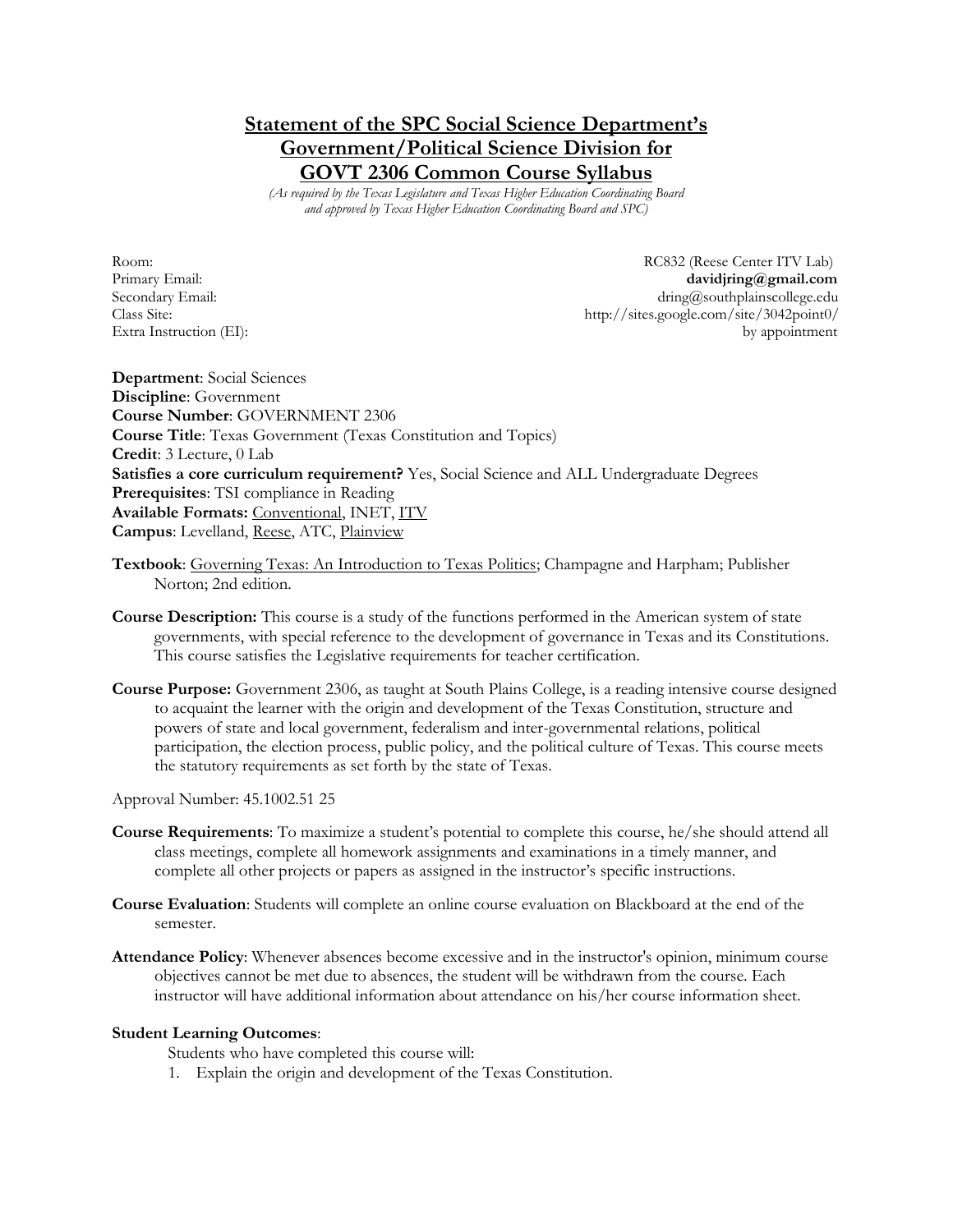- 2. Demonstrate and understanding of state and local political systems and their relationship with the federal government.
- 3. Describe separation of powers and checks and balances in both theory and practice in Texas.
- 4. Demonstrate knowledge of the legislative, executive, and judicial branches of Texas Government.
- 5. Evaluate the role of public opinion, interest groups, and political parties in Texas.
- 6. Analyze the state and local election process.
- 7. Describe the rights and responsibilities of citizens.
- 8. Analyze issues, policies, and political culture of Texas.

#### **Fundamental Component Areas (FCA):**

Students will be expected to perform satisfactorily in four FCA.

- 1. Critical Thinking Skills to include creative thinking, innovation, inquiry, and analysis, evaluation and synthesis of information by:
	- a. Generating and communicating ideas by combining, changing, or reapplying existing information,
	- b. Gathering and assessing information relevant to a question,
	- c. Analyzing, evaluating, and synthesizing information.
- 2. Communication to include effective development, interpretation and expression of ideas through written, oral or visual communication by:

Developing, interpreting, and expressing ideas through written, oral, or visual communication.

- 3. Social Responsibility Skills to include intercultural competence, knowledge of civic responsibility, and the ability to engage effectively I regional, national, and global communities by:
	- a. Demonstrating intercultural competence,
	- b. Identifying civic responsibility,
	- c. Engaging in regional, national, and global communities.
- 4. Personal Responsibility to include the ability to connect choices, action, and consequences to ethical decision-making by:
	- a. Reading, understanding and affirming agreement and acceptance of principles, guidelines and requirements set forth in the "Statement of Personal Responsibility of Students" (Attached)
	- b. Evaluating choices and actions and relating consequences to personal decision-making
	- c. Accepting personal responsibility for decisions and actions taken or not taken

### **Attendance, drops and withdrawals, and academic integrity:**

**Class Attendance:** Students are expected to attend all classes in order to be successful in a course. The student may be administratively withdrawn from the course when absences become excessive as defined in the course syllabus.

When an unavoidable reason for class absence arises, such as illness, an official trip authorized by the college or an official activity, the instructor may permit the student to make up work missed. It is the student's responsibility to complete work missed within a reasonable period of time as determined by the instructor. Students are officially enrolled in all courses for which they pay tuition and fees at the time of registration. Should a student, for any reason, delay in reporting to a class after official enrollment, absences will be attributed to the student from the first class meeting. Students who enroll in a course but have "Never Attended" by the official census date, as reported by the faculty member, will be administratively dropped by the Office of Admissions and Records. A student who does not meet the attendance requirements of a class as stated in the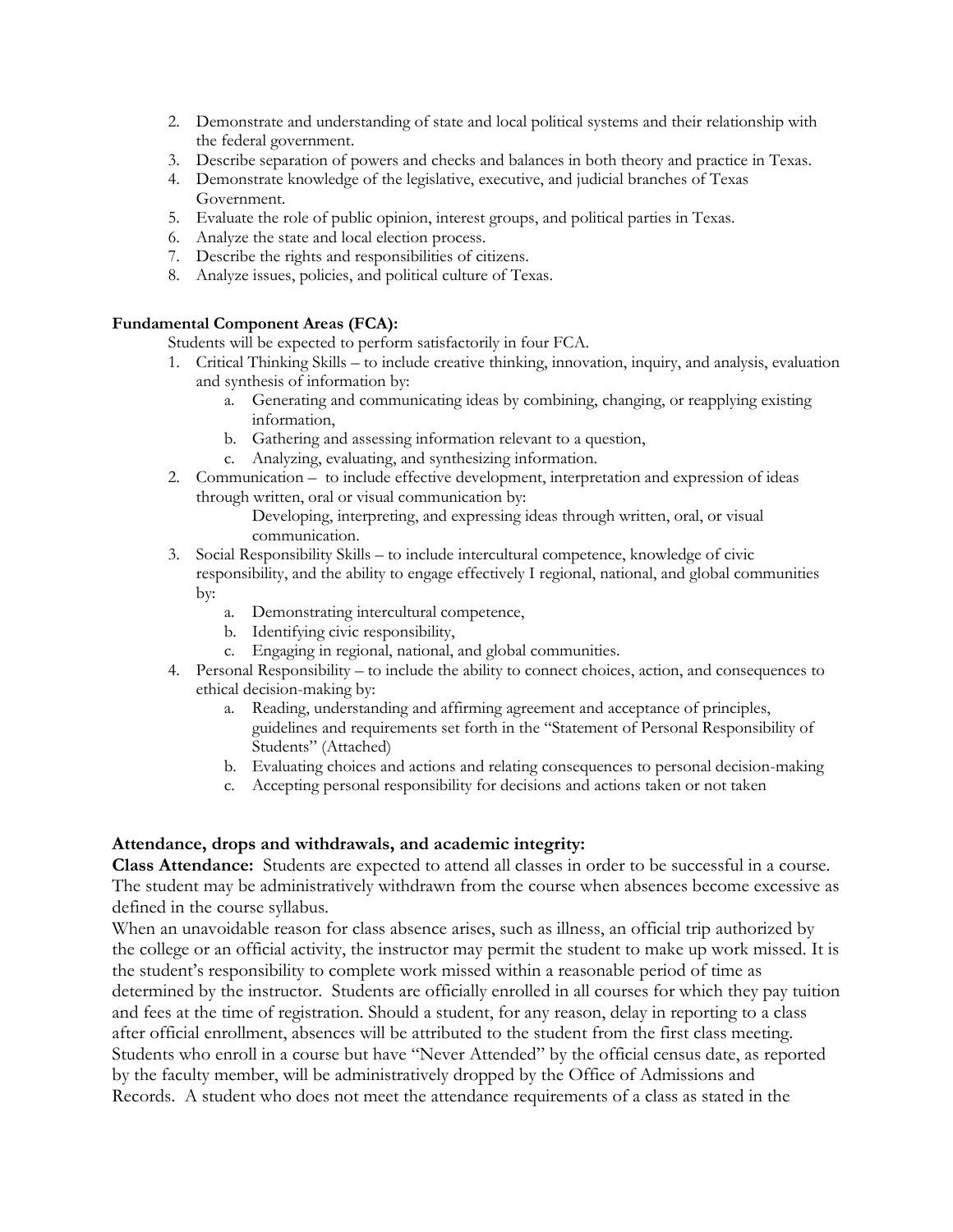course syllabus and does not officially withdraw from that course by the official census date of the semester, may be administratively withdrawn from that course and receive a grade of "X" or "F" as determined by the instructor. Instructors are responsible for clearly stating their administrative drop policy in the course syllabus, and it is the student's responsibility to be aware of that policy. It is the student's responsibility to verify administrative drops for excessive absences through MySPC using his or her student online account. If it is determined that a student is awarded financial aid for a class or classes in which the student never attended or participated, the financial aid award will be adjusted in accordance with the classes in which the student did attend/participate and the student will owe any balance resulting from the adjustment.

**Given the once-a-week nature of this section, non-attendance can cause a significant hindrance to performance. Any student who knows in advance they will not be able to attend must contact the instructor as soon as possible. Failure to inform the instructor prior to an absence (non-emergency situations) could result in being dropped from the course.**

**Drops and Withdrawals:** From the SPC College Catalog page 21, "Any student withdrawing from all classes on the Levelland Campus must report in person to the Advising Center in the Student Services Building for a withdrawal form. Instructions for obtaining a clearance from some departments of the college will be given at this time. Students who wish to drop a course or withdraw from classes at the SPC Reese Center must report, in person, to the Advising Center at the SPC Reese Center building 8 for a withdrawal form. Students at the Byron Martin Advanced Technology Center should contact the advisor at the center for the withdrawal from. Students at the Plainview Extension Center must contact the Counseling Office in person for a withdrawal form.

Students who stop attending a class should go through the procedure for dropping a course; otherwise they may be administratively withdrawn for lack of attendance and their record will show an "X" or "F" instead of a "W." Failure to follow college policy by withdrawing according to this procedure will be reflected on a student's transcript by the presence of "X" or "F" marks, as determined by the instructor. It is the student's responsibility to verify administrative drops for excessive absences through his or her student online account with Campus Connect.

A mark of "W" will be given for student-initiated drops or withdrawals that occur prior to and through "The Last Day to Drop" as indicated in the online academic calendar.

A student who quits attending class and is administratively withdrawn from class will receive a grade of "X" or "F" as determined by the instructor through "The Last Day to Drop" as indicated in the online academic calendar.

A student administratively dropped by the instructor may be reinstated, with the approval of the appropriate instructor. A student must initiate a request for reinstatement within seven (7) calendar days of the official date of drop by personally contacting the course instructor."

**Your individual attendance policy statement** that is in accordance with the college policy: **Dropping the course**

- YOU must drop this course at the SPC registrar's Office (there is **no on-line drop system** so on-line students must take care of this in person at the registrar's office). This is an official procedure which is described in the SPC Catalog. No one but YOU can initiate the drop and it must conform to the procedure for dropping a course. Failure to initiate and finalize the drop procedure will result in an F grade on your transcript. The drop cannot be made retroactive. The drop date can be found on the SPC calendar.
- **Dropping an on-line class: You must contact Andrew Ruiz, Registrar (806-716-2371)**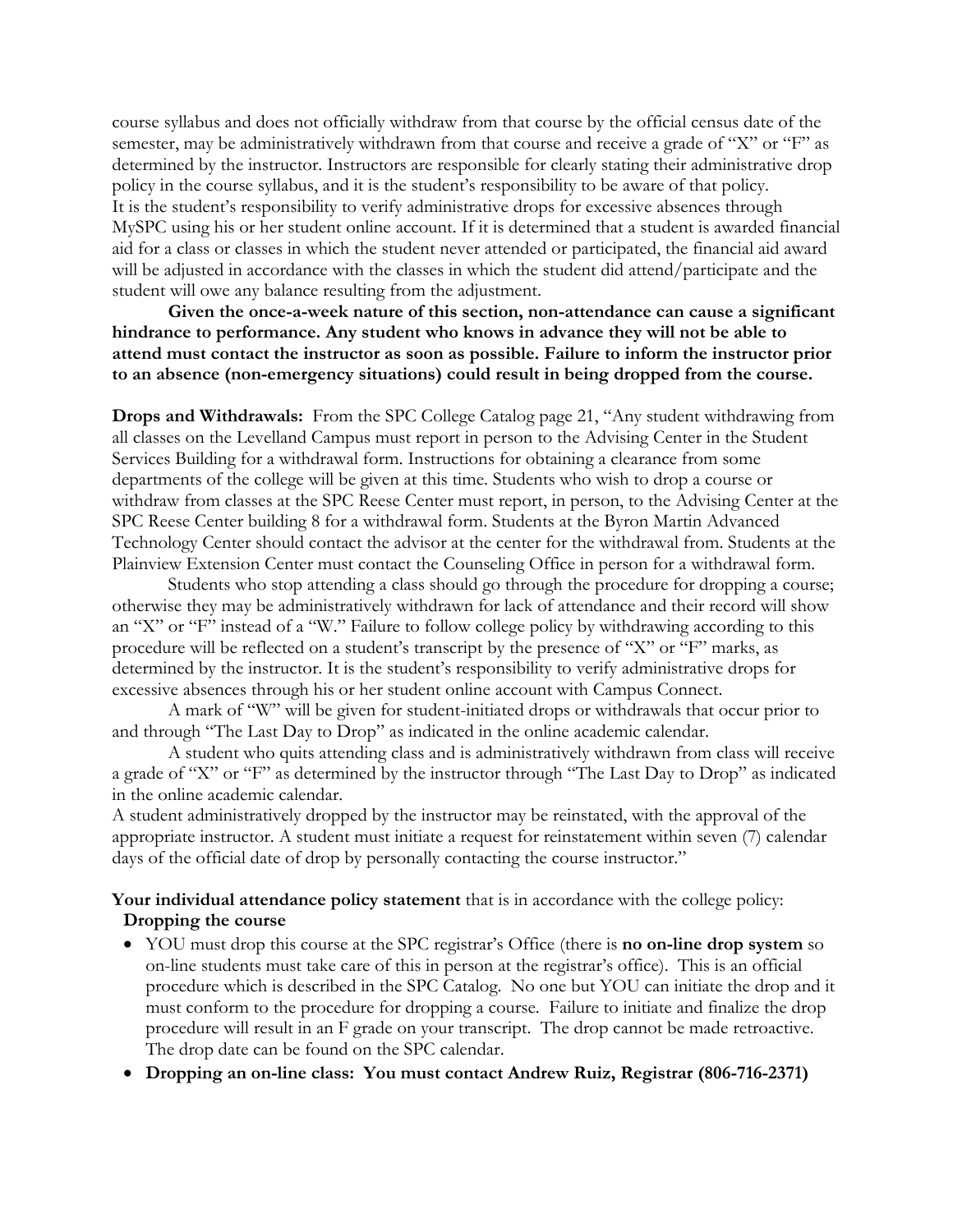**option 1:** if the student is in Lubbock or Levelland they will need to go to the admissions office (Levelland or Reese Campus) to drop the class.

**option 2:** if the student is in does **not** live in Lubbock or Levelland they should contact the Registrar's Office (806-716-2371) for further instructions.

You will need the following:

- 1. Statement indicating which class you want to drop
- 2. Student's Name
- 3. Student's Date of birth
- 4. Student ID# or last 4 digits of social security  $#$
- 5. Telephone #
- 6. Student signature
- 7. Photo ID (usually a driver's license)
- 8. payment of drop fee
- 9. **If you follow these instructions you do NOT need my signature.**

# **Academic integrity**

- Anything that borders on cheating, plagiarism, or affects the academic integrity of the assignment or of the course will be dealt with using the harshest measures possible -- the least thing that could happen to you is dismissal from my class roster with a failing grade.
- Cheating includes group work on the chapter exams.
- Your work must be *in your own words* and it must be original (cheating and plagiarism -- that is copying your friend's work or copying from another source -- will be dealt with in the harshest manner: you will be dropped from the class with an "F")
- Your work must be turned in on schedule to receive credit neither chapter exams nor major exams and assignments can be turned in after the due date and time have expired. There are no exceptions to this provision.

**Cheating and Plagiarism: from the SPC Catalog:** It is the aim of the faculty of South Plains College to foster a spirit of complete honesty and a high standard of integrity. The attempt of any student to present as his or her own any work which he or she has not honestly performed is regarded by the faculty and administration as a most serious offense and renders the offender liable to serious consequences, possibly suspension.

**Cheating:** Dishonesty of any kind on examinations or on written assignments, illegal possession of examinations, the use of unauthorized notes during an examination, obtaining information during an examination from the textbook or from the examination paper of another student, assisting others to cheat, alteration of grade records, illegal entry or unauthorized presence in an office are examples of cheating. Complete honesty is required of the student in the presentation of any and all phases of course work. This applies to quizzes of whatever length, as well as to final examinations, to daily reports and to term papers.

**Plagiarism:** Offering the work of another as one's own, without proper acknowledgment, is plagiarism; therefore, any student who fails to give credit for quotations or essentially identical expression of material taken from books, encyclopedias, magazines and other reference works, or from the themes, reports or other writings of fellow student, is guilty of plagiarism.

**My statement on plagiarism: Plagiarism**: Plagiarism is a morally repugnant choice. At SPC we take the offense of plagiarism very seriously.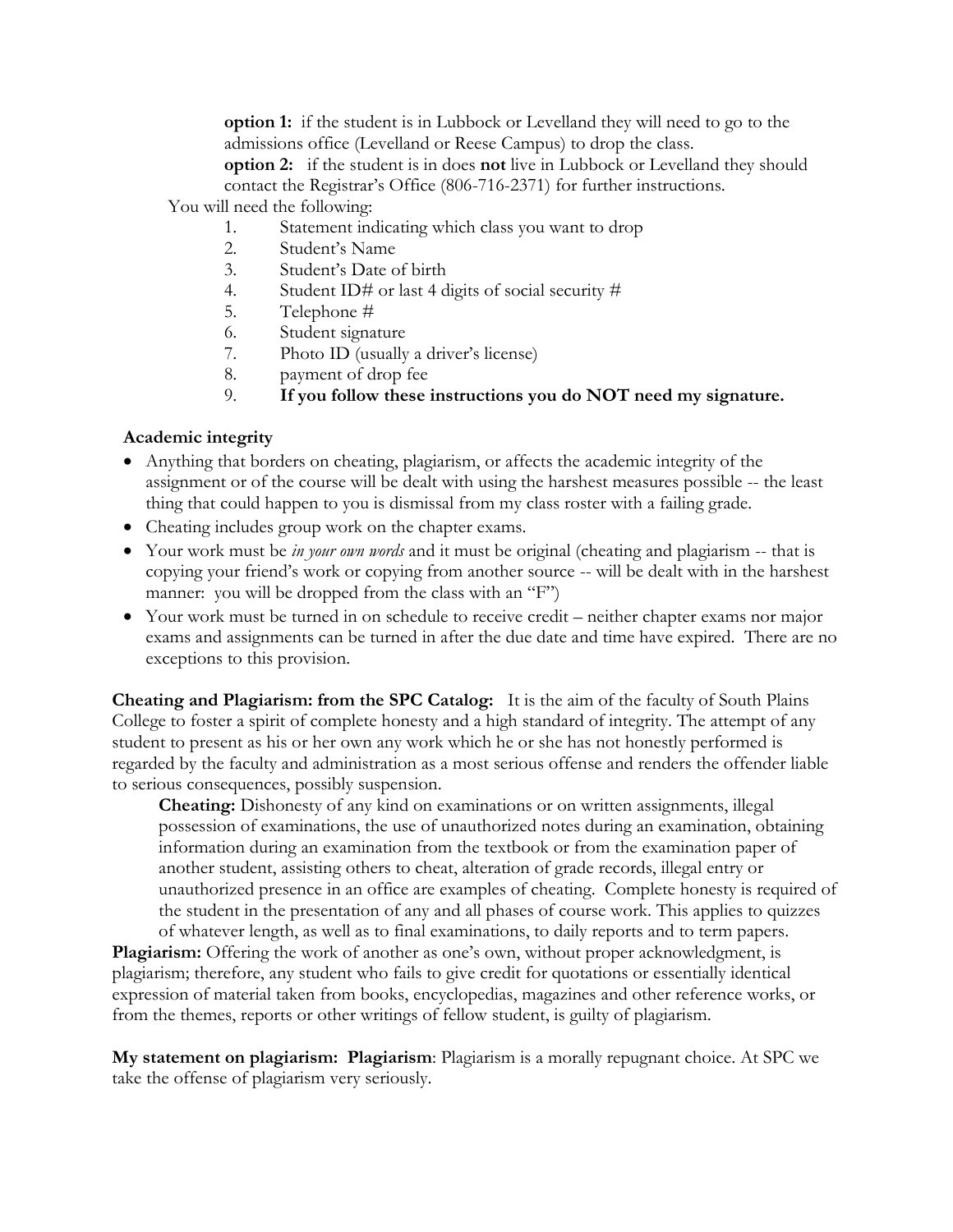Plagiarism is a very simple thing to spot: a failing student all of a sudden writes an essay that ought to be published – and guess what it usually is published! A mediocre student all of a sudden starts to use words and phrases that if asked to explain what the word or phrase means the offender cannot do so. But what you probably do not know is that having read widely in almost all of the areas I have you write on I have read most of the works that have been used in on-line sources. I am not a novice when it comes to the scholarly material nor am I a novice when it comes to how students your age should write. You are young students with little experience and I expect you to write like it – I have never asked you to write and think like professional historians and I certainly have not graded your work from that benchmark.

Secondly, plagiarism is the theft of another person's work. If you copy something from an internet source and present it as your own that is cheating, copying, and it is against the rules. In the "old days" before the internet, students had to at least go to the library and find a book to copy from; the internet has unfortunately made that a very simple (too simple, perhaps) process. If you take anything from this letter remember this: all anyone has to do to check for plagiarism is take a random phrase from an essay, copy it, and paste it into a Google search and the source comes up. Unlike the old days, I don't have to go to the library in search of the proof – I have access to the same sources as you! The internet has made plagiarism much easier but it has also made catching it much easier, too!

Plagiarism can also be defined as one or more students turning in the same or similar papers. I remember what I have read and can spot similar words and phrases from paper to paper, from section to section, and from semester to semester. SPC also maintains a file of every paper submitted by every student and student papers are automatically scanned for uncanny similarities.

Plagiarism also includes anything copied from an internet source, such as Wikipedia.

I am not just offended that you think so little about your own honor that you would steal from someone else, but I am disgusted that you would waste my time having to deal with this. **The consequence of plagiarism in my classes is this: the offender(s) will be receive zero credit for the entire assignment or exam or will be automatically dropped from the class with an F.**

**SPC Policy regarding "standard English":** All written assignments should be presented using the conventions of Standard Written English. South Plains College requires all students to become proficient in "academic English," a form of English that is typically used in academic, professional, and business contexts. While slang, regional idioms, and informal kinds of self-expression are appropriate in some contexts, they are out of place in academic writing. Writing instructors and professors in courses across the campus expect all students to demonstrate proficiency in using the conventions of academic English in their written work, whether it is in-class exams or take-home essays.

**Students with disabilities**: Students with disabilities, including but not limited to physical, psychiatric, or learning disabilities, who wish to request accommodations in this class should notify the Disability Services Office early in the semester so that the appropriate arrangements may be made. In accordance with federal law, a student requesting accommodations must provide acceptable documentation of his/her disability to the Disability Services Office. For more information, call or visit the Disability Services Office at Levelland Student Health & Wellness Center 806-716-2577, Reese Center (also covers ATC) Building 8: 806-716-4675, Plainview Center Main Office: 806-716-4302 or 806-296-9611, or the Health and Wellness main number at 806-716- 2529.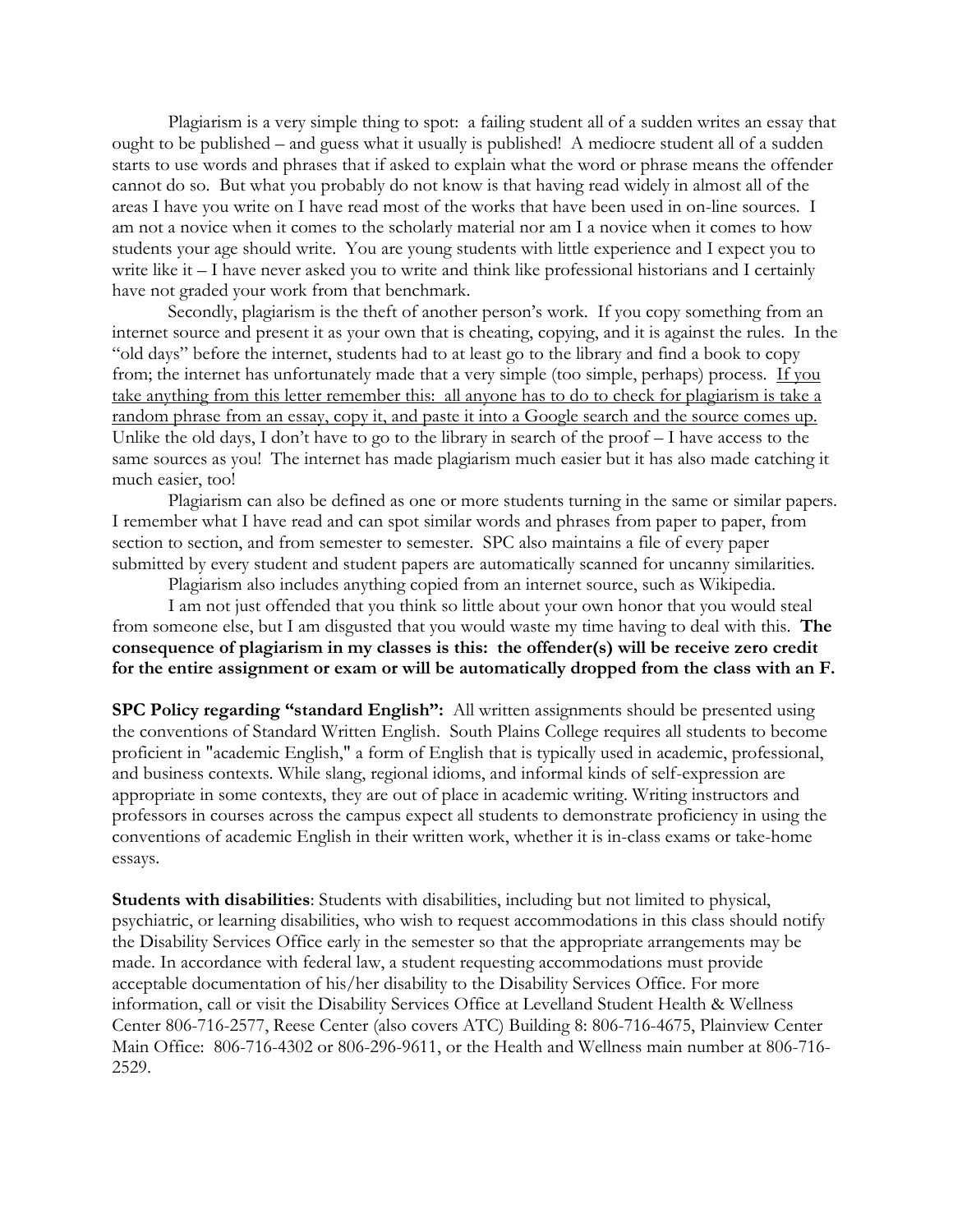**Blackboard Accessibility Standards:** Blackboard measures and evaluates accessibility levels using two sets of standards: Section 508 of the Rehabilitation Act issued from the United States federal government and the Web Content Accessibility Guidelines (WCAG 2.0) issued by the World Wide Web Consortium (W3C). A third party conducts audits of our software releases to ensure the accessibility of the products. For Blackboard Learn 9.1's conformance with the accessibility standards under Section 508 of the Rehabilitation Act using the [Voluntary Product Accessibility](http://www.itic.org/public-policy/accessibility)  [Template® \(VPAT®\) tool,](http://www.itic.org/public-policy/accessibility) see the [VPAT for Blackboard Learn Release 9.1.](http://library.blackboard.com/d?f3781b54-cb00-451b-aa5a-e0fcf0e1791e) For Blackboard Learn 9.1 SP11 conformance statement for [Web Content Accessibility Guidelines 2.0, Level AA](http://www.w3.org/TR/WCAG20/) see Learn [Accessibility Conformance Statement](https://help.blackboard.com/en-us/Learn/9.1_SP_12/Administrator/000_Product_Updates/Accessibility_Improvements/Learn_Accessibility_Conformance_Statement)[.](https://help.blackboard.com/en-us/Learn/9.1_SP_10_and_SP_11/Administrator/000_Product_Updates/010_Learn_Accessibility_Conformance_Statement) To learn more about Blackboard's commitment to accessibility, see [http://www.blackboard.com/accessibility.](http://www.blackboard.com/accessibility) (These resources are available in English only.)

# **Student Privacy**

South Plains College is bound by the Texas Open Records Law and the Family Educational Rights and Privacy Act of 1974. Information regarding these topics can be found in the South Plains College Catalog. As far as this class is concerned, I will NOT release or discuss your class performance, grades, averages, or attendance with anyone but you. This means that your parents, class counselors, principals, or any other interested party will not gain this information from me – if they need this sort of information they must ask you for it. This provision does not apply to student athletes or those for whom a grade check is part of their scholarship support.

**Diversity Statement:** In this class, I will establish and support an environment that values and nurtures individual and group differences and encourages engagement and interaction. Understanding and respecting multiple experiences and perspectives will serve to challenge and stimulate all of us to learn about others, about the larger world, and about ourselves. By promoting diversity and intellectual exchange, we will not only mirror society as it is, but also model society as it should and can be.

**All** technological questions should be directed to the SPC technology center (their information is on the opening page of Blackboard). I do not solve technological/computer problems! **Blackboard support and help: Blackboard tutorials** can be found on MySPC under Students>Distance Education. Once on the Distance Education page, click on Blackboard Learn 9 on menu to the right. Or access the tutorials at [http://ondemand.blackboard.com/students.htm.](http://ondemand.blackboard.com/students.htm) When you log in to Blackboard there is a module (or box) that has help information on the My Blackboard Tab. You can also l**earn more about Blackboard Learn through the** On [Demand](http://ondemand.blackboard.com/) [Learning](http://ondemand.blackboard.com/) Center**. The On Demand Learning Center includes short, interactive video lessons called Quick Tutorials and short documents, called Getting Started Guides, designed to get you familiar with a feature in 15 minutes.**

If you encounter technological problems *while you are taking a test*, YOU must contact Blackboard Technical Support [blackboard@southplainscollege.edu.](mailto:blackboard@southplainscollege.edu) to report the problem. I can not resolve grade disputes about computers not working, Blackboard not working, the internet not working UNLESS you have reported the problem when you encounter it.

Students: email Breanne Figueroa at **[bfigueroa@southplainscollege.edu](mailto:bfigueroa@southplainscollege.edu)** or call 716-2180.

For an email address that reaches everyone in the Instructional Technology department, please use [blackboard@southplainscollege.edu.](http://blackboard@southplainscollege.edu/)